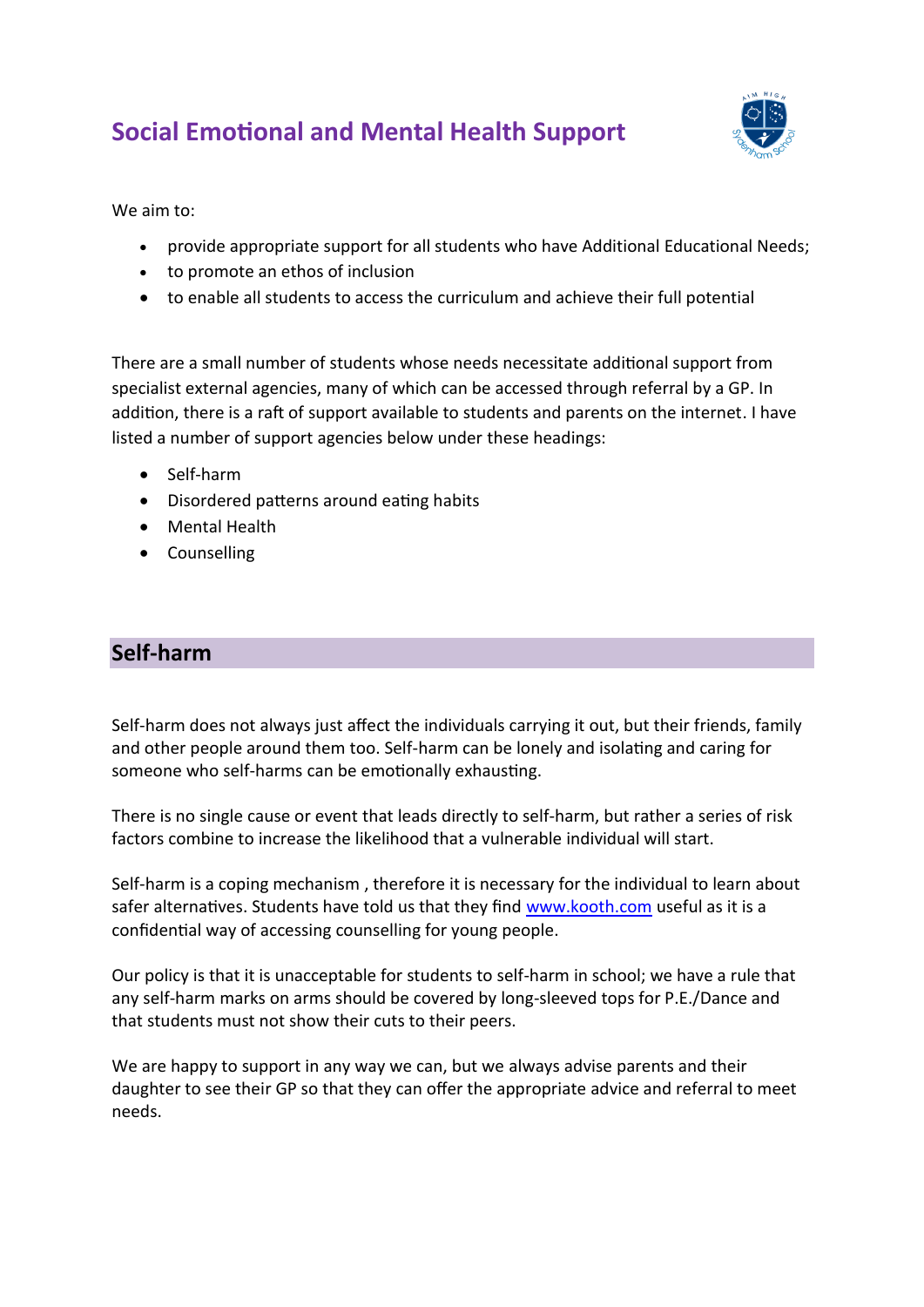## **Alternatives to self-harm**

#### **Soothing/Stress Relief/Distraction:**

- Going for a walk, looking at things and listening to sounds
- Create something: drawing, writing, music or sculpture
- Going to a public place, away from the house
- Keeping a diary or weblog
- Stroking or caring for a pet
- Watching TV or a movie
- Getting in touch with a friend
- Listening to soothing music
- Having a relaxing bath

## **Help for parents and carers**

**Professional Help:** GPs School Nurses Counsellors/Therapists

**Helplines and Online Information/ Support: Young Minds**

[www.youngminds.org.uk](http://www.youngminds.org.uk/) Young Minds Parent Helpline: 0808 802 5544 (Mon-Fri 9.30am-4pm)

**Samaritans** 116 123 [www.samaritans.org](http://www.samaritans.org/)

**Mind (over 18s only)** [www.mind.org.uk](http://www.mind.org.uk/)

**Rethink** [www.rethink.org](http://www.rethink.org/)

**Harmless** [www.harmless.org.uk](http://www.harmless.org.uk/)

## **Royal College of Psychiatrists**

www.rcpsych.ac.uk/healthadvice/ parentsandyouthinfo/parentscarers/ self-harm.aspx

### **The Maudsley Hospital** [www.slam.nhs.uk](http://www.slam.nhs.uk/)

## **Releasing emotions:**

- Clenching an ice cube in the hand until it melts
- Snapping an elastic band against the wrist
- Drawing on the skin with a red pen or red paint instead of cutting
- Sports or physical exercise
- Using a punch-bag
- Hitting a pillow or other soft object
- Listening to or creating loud music

## **Help for young people**

**Professional Help:** GPs Counselling (see list below in S. London) School Nurses Child and Adolescent Mental Health Services\* - CAMHS \*Usually through referral by GP or other professional

## **Helplines and Online Information/ Support:**

[www.youngminds.org.uk](http://www.youngminds.org.uk/)

Childline – 0800 1111 [www.childline.org](http://www.childline.org/)

Samaritans – 116 123 [www.samaritans.org](http://www.samaritans.org/)

## [www.harmless.org.uk](http://www.harmless.org.uk/)

[www.kooth.com](http://www.kooth.com/)

National Self Harm Network – NSHN *[www.nshn.co.uk/](http://www.nshn.co.uk/)*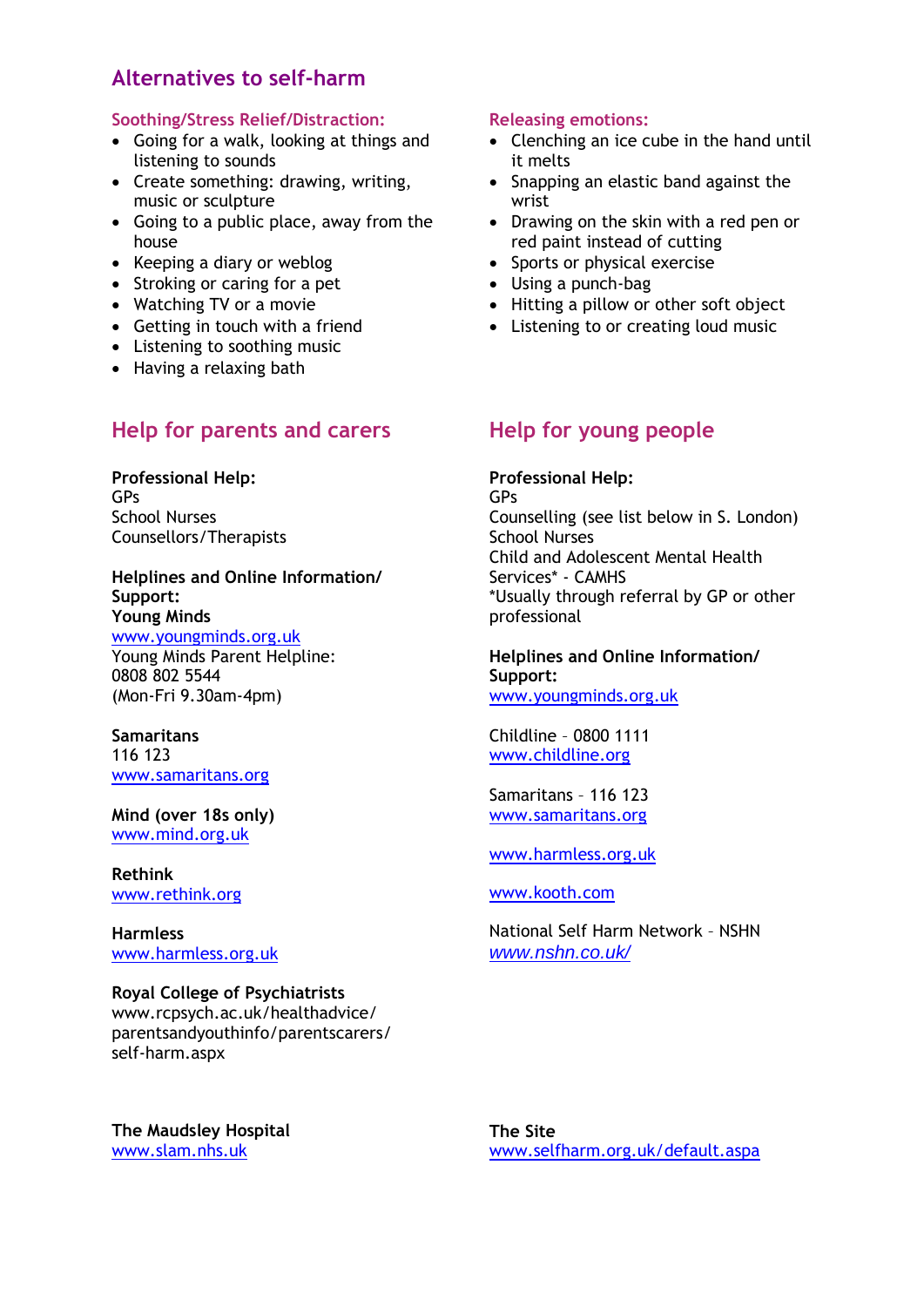## **Disordered patterns around eating habits**

The sentences below aimed at parents, are taken from a letter from 'Beat'.

*Eating disorders don't just affect the individuals battling them, but their friends, family and other people around them too. Eating disorders are lonely and isolating illnesses and caring for someone with an eating disorder can be exhausting.* 

*One really important thing to remember is that you are not the cause of the eating disorder. No single cause or event leads directly to an eating disorder, but rather a series of risk factors combine to increase the likelihood that a vulnerable individual will develop the condition.* 

*Eating disorders are treatable and full recovery is possible. You can play a vital role in supporting your loved one through their recovery journey.* 

*"It is a long and sometimes difficult journey but you can get through it, and you will be stronger for it. Accept any help offered".* 

*Beat's support services are open to those looking after someone with an eating disorder as well as the individuals themselves. Beat offers resources, support and training for parents and carers.* 

## *For more information, advice or support visit www.b-eat.co.uk*

We are happy to support parents and their daughters in any way we can, but we strongly advise parents to take their daughter to see their GP so that they can offer the appropriate advice and referral to meet needs. Some students have told us that they find [www.kooth.com](http://www.kooth.com/) useful as it is a confidential way of accessing counselling for young people.

## **Who can help?**

**For young people** Beat Youthline 0845 634 7650 fyp@b-eat.co.uk txt 07786 20 18 20 Open Monday to Friday 4:30pm - 8:30pm and Saturdays 1:00pm- 4:30pm

**For adults, parents and carers** Beat Helpline 0845 634 1414 Open Monday to Friday 10:30am - 8:30pm and Saturdays 1:00pm - 4:30pm Beat's office number 0300 123 3355 Visit the website: [www.b-eat.co.uk](http://www.b-eat.co.uk/)

**National Centre for Eating Disorders** <http://eating-disorders.org.uk/>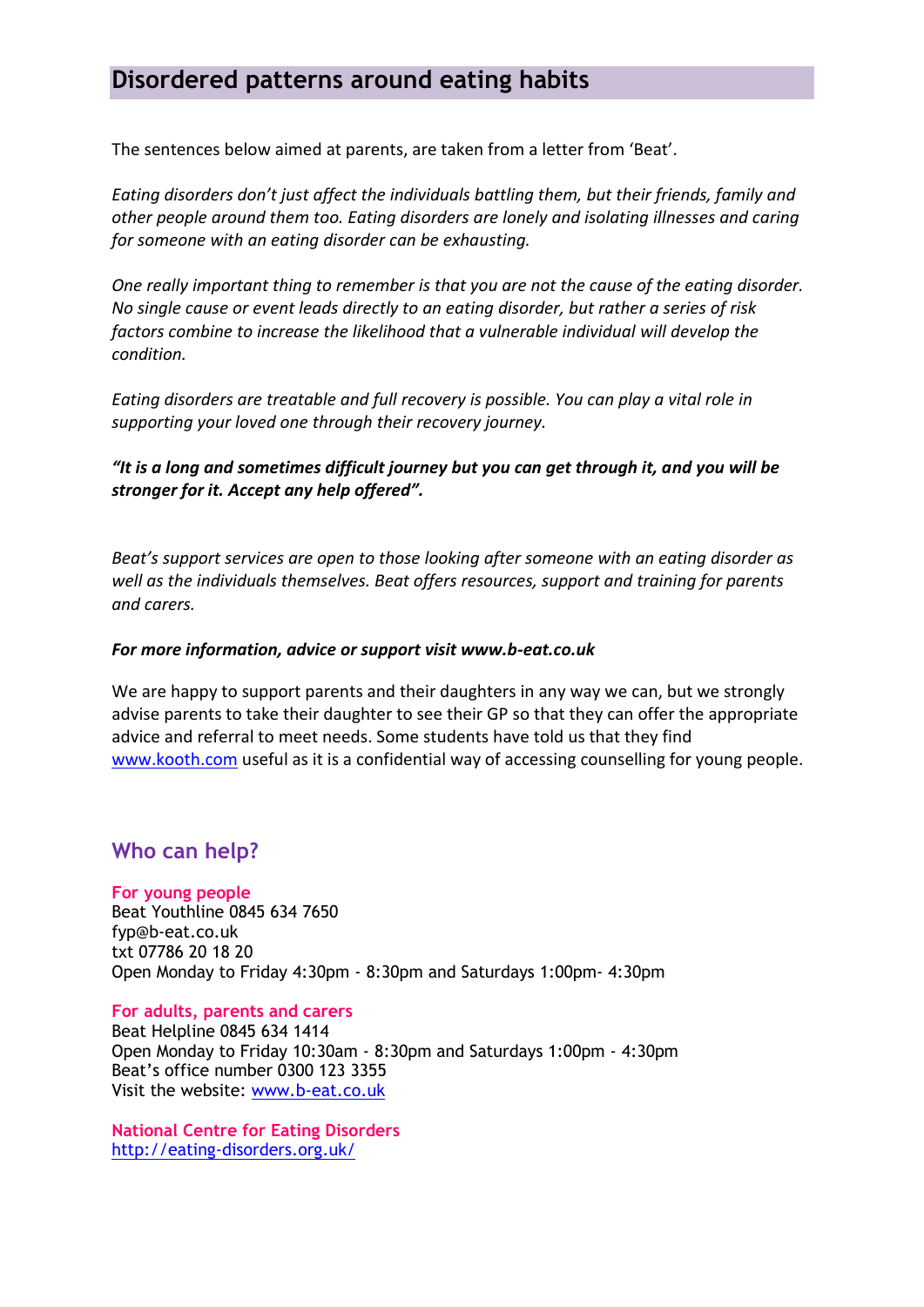## **ChildLine**

Helpline: ............................0800 1111 Textphone: .........................0800 400 222 Mon-Fri 9.30am-9.30pm & 11am-8pm Weekends Website: www.childline.org.uk ChildLine is the UK's free helpline for children and young people. It provides a confidential telephone counselling service for any child with any problem.

#### **Youth Access**

1-2 Taylors Yard, 67 Alderbrook Road, London SW12 8AD Tel: ....................................020 8772 9900 Fax: ...................................020 8772 9746 Email: ................................admin@youthaccess.org.uk Website: ...................................www.youthaccess.org.uk Provides information advice about counselling services throughout the UK for young people aged 12-25 years. Can give details of appropriate local agencies for young people. Can contact by letter, telephone, fax or email

#### **Get Connected**

Tel: ....................................0808 808 4994 7 days a week 1-11pm; Web chat 7pm-10pm Email: ................................help@getconnected.org.uk Website: ...................................www.getconnected.org.uk This service provides a unique, free and confidential helpline for young people, acting as a signpost to relevant sources of help.

### **There4Me**

Website: ............................www.achance2talk.com

Email support service for young people between 12-16 years.

There's on-screen advice about all sorts of things e.g. bullying, relationship, exams, drugs, difficulties at home, to name just a few. Or you can send an e-letter to Sam their agony aunt. If you would prefer a confidential private session you can talk 1-2-1 in 'real time' with an NSPCC adviser or email for a reply within 24 hours. You don't have to say who you are— you stay in control.

### **Youth2Youth**

Helpline: ............................020 8896 3675 Email & Online chat via website Mon & Thurs 6.30pm-9.30pm Website: ..................................www.vouth2vouth.co.uk For people under 19 years. Confidential and anonymous email and telephone helpline support run by young volunteers. Offers sympathetic listening and information about practical help.

#### **NSPCC**

NSPCC Helpline, 42 Curtain Road, London EC2A 3NH Helpline for children and young people: 0800 1111 Helpline for adults: .............0808 800 5000 Textphone: .........................0800 056 0566 Email: ................................help@nspcc.org.uk Website: ............................www.nspcc.org.uk Has a child protection helpline for any child or adult concerned about a child at risk of abuse. The NSPCC also provides services to help families overcome abuse, and produces

publications on general parenting.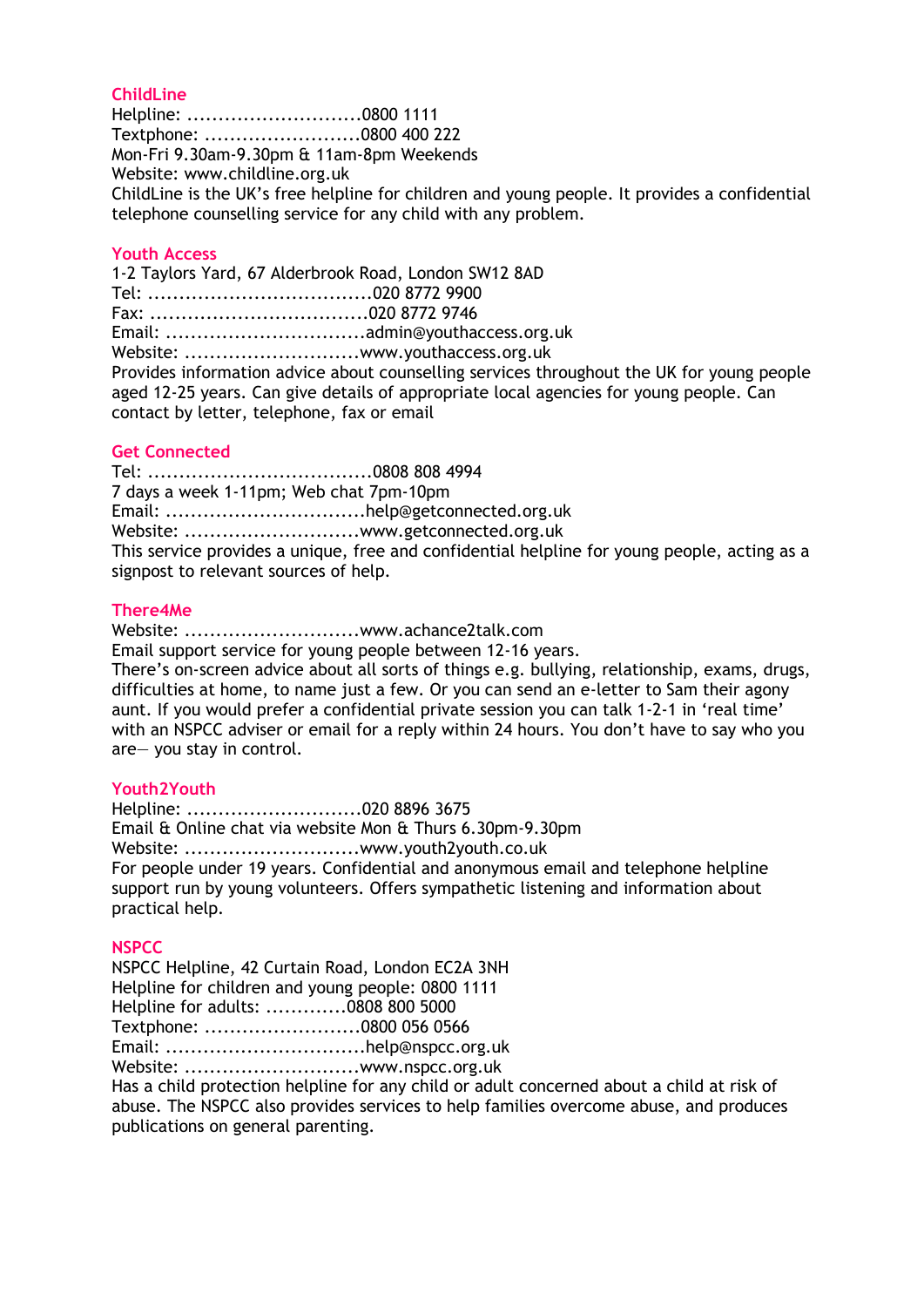### **NHS Direct**

Helpline: ............................0845 46 47 Website: ............................www.nhsdirect.nhs.uk Gives confidential advice and information on any health issue, medication, self-help groups and information about the NHS.

#### **YoungMinds**

48-50 St John Street London EC1M 4DG Tel: 020 7336 8445 Fax: 020 7336 8446 Email: ymenquiries@youngminds.org.uk Website: [www.youngminds.org.uk](http://www.youngminds.org.uk/) **YoungMinds** Parents Helpline: 0808 802 5544 **YoungMinds** Parents Forum: [www.shareyourstory.org.uk](http://www.shareyourstory.org.uk/)

#### **YoungMinds**

Lewisham's parent peer support group For information about joining or leading a group, please visit: http://bit.ly/1XazQZB. Or contact: Julia Garden, Parent Peer Support Project Coordinator E: julia.garden@youngminds.org.uk T: 07896 532690

## **Kooth**

[www.kooth.com](http://www.kooth.com/)

## Mental Health

#### **[www.kooth.com](http://www.kooth.com/)**

Free online information, advice and support for all 11-18 year olds who live within Lewisham borough or attend a Lewisham borough school. This service is anonymous and confidential and they will not share information unless given permission by the young person. All Counsellors/Psychotherapists are UKCP/BACP accredited as well as KOOTH itself and all content is pre-moderated by staff before going live on the site when posting to forums and magazines to ensure the safety of users. You can signpost your child to our site. There is no referral or waiting lists. This service has been funded by The Big Lottery as part of their HeadStart initiative.

#### **[http://www.youngminds.org.uk/for\\_parents](http://www.youngminds.org.uk/for_parents)**

This is a place for you, as a parent to gain information around your child's mental health/well-being. There are lots of different resources available to you via Young Minds as well as a parent's helpline. They offer free, confidential online and telephone support, including information and advice, to any adult worried about the emotional problems, behaviour or mental health of a child or young person up to the age of 25.**The YoungMinds Parents Helpline is open from 9.30 to 4.00pm, Mon- Fri.** You can call them on **0808 802 5544**

#### **<http://mindkit.org.uk/>**

MindKit is aimed at improving the emotional and mental wellbeing of 14-25 year olds in and across Lewisham and Bromley. They have lots of information and resources available on their website that may be helpful to you as a parent.

#### **<http://workitoutlewisham.co.uk/>**

Visit Work It Out Lewisham and go to I am a Parent/Carer in the navigation bar and you will find different services available to you/your child that can help with mental health/well-being as well as elearning resources that you may find beneficial.

#### **<http://www.mind.org.uk/>**

When you're living with a mental health problem, or supporting someone who is, having access to the right information - about a condition, treatment options, or practical issues - is vital. This site provides information on a lot of mental health issues.

#### **CAMHS - Child and Adolescent Mental Health Service**

CAMHS are specialist NHS children and young people's mental health services. If you think your child might need more help than friends, family, school and GPs can give, you can find a CAMHS in all boroughs, but a referral needs to be made by your GP or school.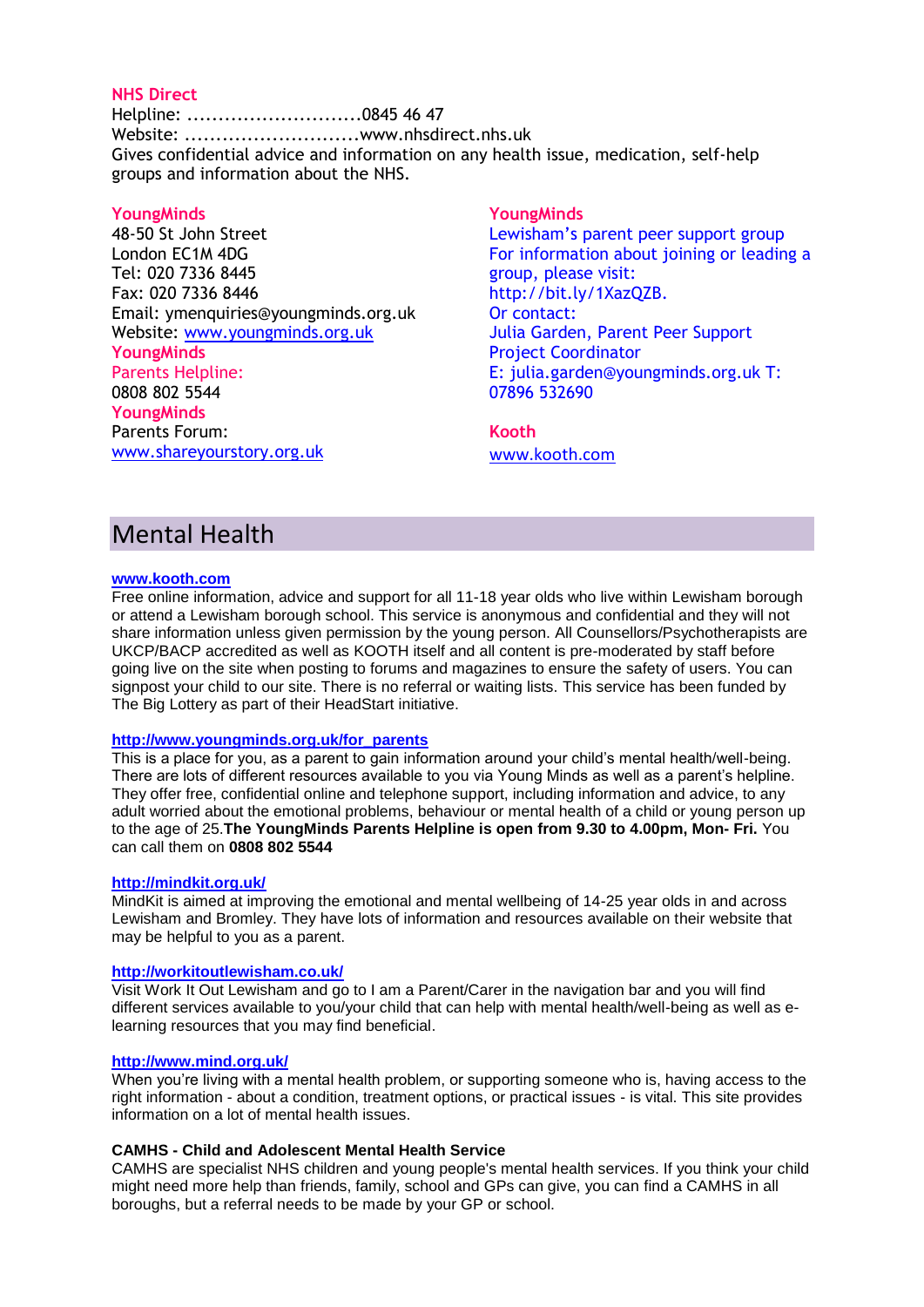## **Counselling Services For Young People**

There are many private counsellors/therapists that work with young people.

This is a website that can be used to find a local counsellor. Counsellors state their qualifications and style. We recommend that the counsellor is an accredited member of the BACP or UKCP.

#### <http://www.counselling-directory.org.uk/>

BACP – British Association for Counselling & Psychotherapy [https://www.bacp.co.uk](https://www.bacp.co.uk/)

UK Council for Psychotherapy [https://www.psychotherapy.org.uk](https://www.psychotherapy.org.uk/)

The following is a list of [London-based counselling organisations](http://www.southeastlondoncounselling.org.uk/whoweare.htm) that offer free or low cost counselling for young people and their families. It is not comprehensive - there are other options to be found. Many organisations operate a means-related sliding scale of fees or ask for a donation. Some of these services might be helpful but not as a school referral more as a sign posted service. Your doctor may also be able to put you in touch with a qualified counsellor or refer your daughter to Child & Adolescent Mental Health services, if necessary.

## **One In Four Counselling**

219 Bromley Road, London, SE6 2PG 07956 428671 Specialists in supporting girls & women that have been abused/experienced trauma. Fees on sliding scale, dependent on Parents income.

## **Balham Low Cost Centre**

Wandsworth Association of Therapists 293 Balham Rd. SW17 t: 020 8767 2828 e: [info@wandsworthap.co.uk](mailto:info@wandsworthap.co.uk) w: [www.wandsworthap.co.uk](http://www.wandsworthap.co.uk/)

## **Bereavement Services for London**

w: [www.bereavement.org](http://www.bereavement.org/)

## **Cassel Centre**

4 Waldram Park Rd. SE23 2PN t: 020 8291 3436 e: graham@casselcentre.org www.casselcentre.org For those living or working in Lewisham; sliding scale, free for unemployed.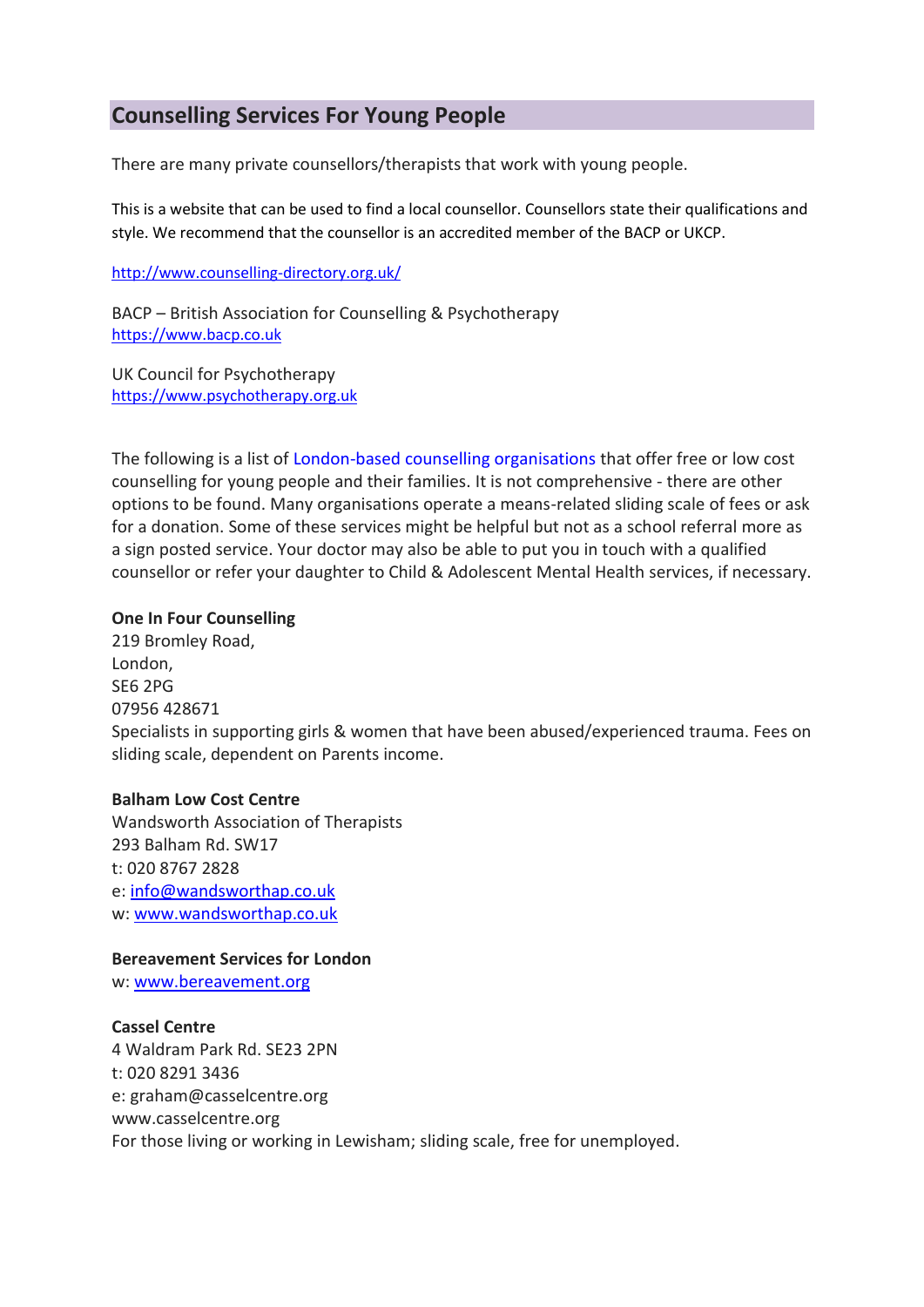## **Faces in Focus** 102 Harper Rd. SE t: 020 7403 2444 [www.facesinfocus.org.uk](http://www.facesinfocus.org.uk/) Free service for young people

### **Inner City Centre**

t: 020 7247 1589 e: [referrals@icclondon.org.uk](mailto:referrals@icclondon.org.uk) w: [www.icclondon.org.uk/](http://www.icclondon.org.uk/) Low cost Counselling/Psychotherapy in the City and throughout London.

### **MIND**

Ormiston Road Centre, Greenwich t: 020 8853 1735/020 8854 8005 w: [www.greenwichmind.co.uk](http://www.greenwichmind.co.uk/) Free counselling for men and women within catchment area

## **Connexions Direct**

t: 0800 13 2 1940 w: [www.connexions-direct.com](http://www.connexions-direct.com/) information and advice for young people. Nationwide and local. more information on from their website

### **Salvation Army Counselling Service**

1 Water Lane, Stratford t: 020 8536 5480 e: [counselling@salvationarmy.org.uk](mailto:counselling@salvationarmy.org.uk)

## **Croydon Pastoral Foundation**

4 Frith Road, Croydon, Surrey, CR0 1TA t: 020 8760 0665

#### **The Albany Trust Centre**

293 Balham High Rd. SW17 t: 020 8767 1827 e: albanytrust@hotmail.co.uk w: www.albanytrust.org.uk Fees on a sliding scale, some low cost places.

#### **The Awareness Centre**

41 Abbeville Rd, SW4 9JX t: 020 8673 4545 e: [info@theawarenesscentre.com](mailto:info@theawarenesscentre.com) w: [www.theawarenesscentre.com](http://www.theawarenesscentre.com/)

Counselling Contribution Scheme for individuals on state benefits, students over 18, living on state pension in receipt of working tax credit and clients registered as disabled. Counselling available on a long or short term basis to suit your needs.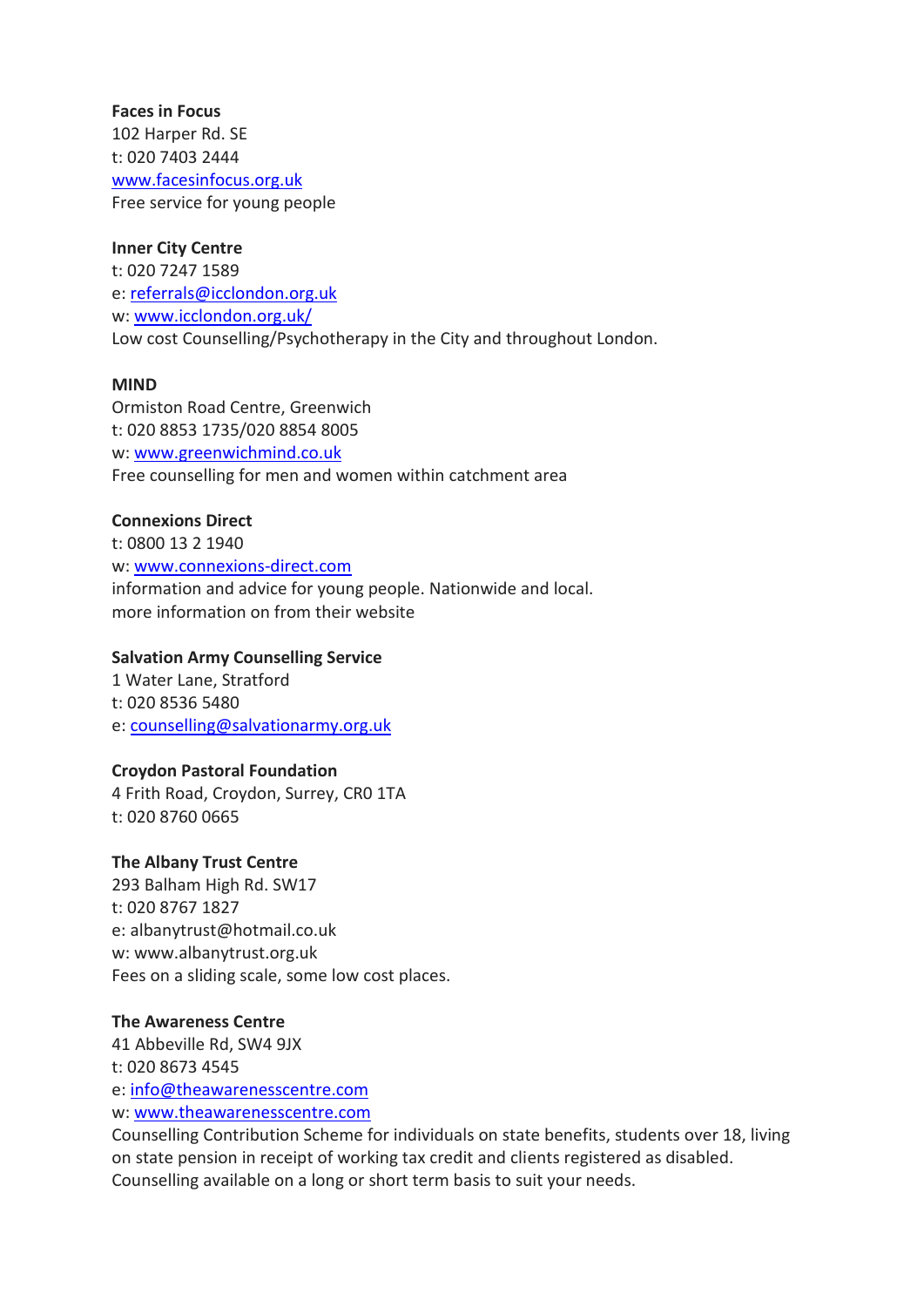**Relate** t: 0845 456 1310 w: [www.relate.org.uk](http://www.relate.org.uk/) Relationship Counselling from local centres. eg. Bromley, Croydon, Dartford etc.

**Southwark Carers** Cambridge House, 131 Camberwell Rd. SE5 OHF t: 020 7708 4497 e: [info@southwarkcarers.org.uk](mailto:info@southwarkcarers.org.uk) w: [www.southwarkcarers.org.uk](http://www.southwarkcarers.org.uk/)

## **Training Centres that may be able to provide low cost counselling and psychotherapy by students under supervision:**

### **Westminster Pastoral Foundation**

WPF Therapy, 23 Magdalen Street, SE1 2EN t: 020 7378 2000 e: [counselling@wpf.org.uk](mailto:counselling@wpf.org.uk) w: [www.wpf.org.uk](http://www.wpf.org.uk/) Fees on a sliding scale.

### **Guild of Psychotherapists**

47 Nelson Square SE1 0QA t: 020 7401 3266 (The administrator is available to answer the phone Tuesday to Friday) e: [admin@guildofpsychotherapists.org.uk](mailto:admin@guildofpsychotherapists.org.uk) w: [www.guildofpsychotherapists.org.uk](http://www.guildofpsychotherapists.org.uk/) There is a sliding scale of charges ranging from £4 - £20 per session, with an initial consultation costing £7 - £25.

## **Psychosynthesis & Education Trust**

92/94 Tooley Street, SE1 2TH t: 020 7403 7814 e: [cservice@petrust.org.uk](mailto:cservice@petrust.org.uk)

w: [www.counsellingservice.org.uk/](http://www.counsellingservice.org.uk/)

Counselling can be offered to those who cannot pay the full session fee and who are considered suitable to work with 2nd and 3rd year training counsellors supervised by the Trust. If you are interested in this scheme, please say so when making contact.

## **Institute of Family Therapy**

24/32 Stephenson Way, London, NW1 2HX t: 020 8579 2505 e: [clinical@instituteoffamilytherapy.org.uk](mailto:clinical@instituteoffamilytherapy.org.uk) w: [www.instituteoffamilytherapy.org.uk](http://www.instituteoffamilytherapy.org.uk/)

## **General Lists of Counsellors and Psychotherapists by Area:**

British Association for Counselling and Psychotherapy (BACP) w: [www.itsgoodtotalk.org.uk/therapists](http://www.itsgoodtotalk.org.uk/therapists) South London Counselling Directory, your local guide to confidential support United Kingdom Council for Psychotherapy (UKCP) w: [www.psychotherapy.org.uk](http://www.psychotherapy.org.uk/)